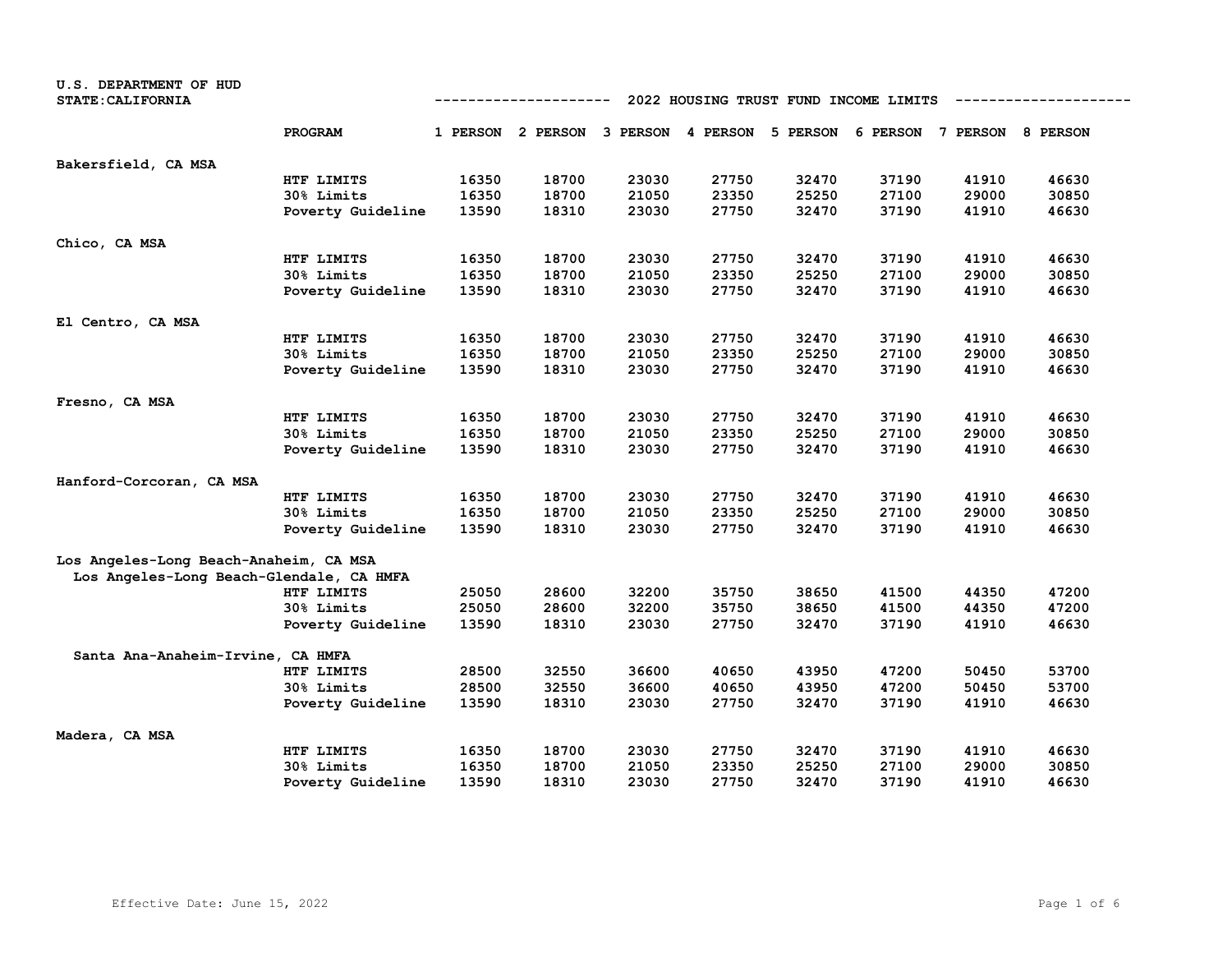| U.S. DEPARTMENT OF HUD<br><b>STATE: CALIFORNIA</b> |                   | 2022 HOUSING TRUST FUND INCOME LIMITS<br>---------- |                                                                         |       |       |       |       |       |       |  |
|----------------------------------------------------|-------------------|-----------------------------------------------------|-------------------------------------------------------------------------|-------|-------|-------|-------|-------|-------|--|
|                                                    | PROGRAM           |                                                     | 1 PERSON 2 PERSON 3 PERSON 4 PERSON 5 PERSON 6 PERSON 7 PERSON 8 PERSON |       |       |       |       |       |       |  |
| Merced, CA MSA                                     |                   |                                                     |                                                                         |       |       |       |       |       |       |  |
|                                                    | HTF LIMITS        | 16350                                               | 18700                                                                   | 23030 | 27750 | 32470 | 37190 | 41910 | 46630 |  |
|                                                    | 30% Limits        | 16350                                               | 18700                                                                   | 21050 | 23350 | 25250 | 27100 | 29000 | 30850 |  |
|                                                    | Poverty Guideline | 13590                                               | 18310                                                                   | 23030 | 27750 | 32470 | 37190 | 41910 | 46630 |  |
| Modesto, CA MSA                                    |                   |                                                     |                                                                         |       |       |       |       |       |       |  |
|                                                    | HTF LIMITS        | 16750                                               | 19150                                                                   | 23030 | 27750 | 32470 | 37190 | 41910 | 46630 |  |
|                                                    | 30% Limits        | 16750                                               | 19150                                                                   | 21550 | 23900 | 25850 | 27750 | 29650 | 31550 |  |
|                                                    | Poverty Guideline | 13590                                               | 18310                                                                   | 23030 | 27750 | 32470 | 37190 | 41910 | 46630 |  |
| Napa, CA MSA                                       |                   |                                                     |                                                                         |       |       |       |       |       |       |  |
|                                                    | HTF LIMITS        | 26500                                               | 30300                                                                   | 34100 | 37850 | 40900 | 43950 | 46950 | 50000 |  |
|                                                    | 30% Limits        | 26500                                               | 30300                                                                   | 34100 | 37850 | 40900 | 43950 | 46950 | 50000 |  |
|                                                    | Poverty Guideline | 13590                                               | 18310                                                                   | 23030 | 27750 | 32470 | 37190 | 41910 | 46630 |  |
| Oxnard-Thousand Oaks-Ventura, CA MSA               |                   |                                                     |                                                                         |       |       |       |       |       |       |  |
|                                                    | HTF LIMITS        | 26350                                               | 30100                                                                   | 33850 | 37600 | 40650 | 43650 | 46650 | 49650 |  |
|                                                    | 30% Limits        | 26350                                               | 30100                                                                   | 33850 | 37600 | 40650 | 43650 | 46650 | 49650 |  |
|                                                    | Poverty Guideline | 13590                                               | 18310                                                                   | 23030 | 27750 | 32470 | 37190 | 41910 | 46630 |  |
| Redding, CA MSA                                    |                   |                                                     |                                                                         |       |       |       |       |       |       |  |
|                                                    | HTF LIMITS        | 16700                                               | 19050                                                                   | 23030 | 27750 | 32470 | 37190 | 41910 | 46630 |  |
|                                                    | 30% Limits        | 16700                                               | 19050                                                                   | 21450 | 23800 | 25750 | 27650 | 29550 | 31450 |  |
|                                                    | Poverty Guideline | 13590                                               | 18310                                                                   | 23030 | 27750 | 32470 | 37190 | 41910 | 46630 |  |
| Riverside-San Bernardino-Ontario, CA MSA           |                   |                                                     |                                                                         |       |       |       |       |       |       |  |
|                                                    | HTF LIMITS        | 18500                                               | 21150                                                                   | 23800 | 27750 | 32470 | 37190 | 41910 | 46630 |  |
|                                                    | 30% Limits        | 18500                                               | 21150                                                                   | 23800 | 26400 | 28550 | 30650 | 32750 | 34850 |  |
|                                                    | Poverty Guideline | 13590                                               | 18310                                                                   | 23030 | 27750 | 32470 | 37190 | 41910 | 46630 |  |
| Sacramento-Roseville-Folsom, CA MSA                |                   |                                                     |                                                                         |       |       |       |       |       |       |  |
| Sacramento--Roseville--Arden-Arcade, CA HMFA       |                   |                                                     |                                                                         |       |       |       |       |       |       |  |
|                                                    | HTF LIMITS        | 21300                                               | 24350                                                                   | 27400 | 30400 | 32850 | 37190 | 41910 | 46630 |  |
|                                                    | 30% Limits        | 21300                                               | 24350                                                                   | 27400 | 30400 | 32850 | 35300 | 37700 | 40150 |  |
|                                                    | Poverty Guideline | 13590                                               | 18310                                                                   | 23030 | 27750 | 32470 | 37190 | 41910 | 46630 |  |
| Yolo, CA HMFA                                      |                   |                                                     |                                                                         |       |       |       |       |       |       |  |
|                                                    | HTF LIMITS        | 20850                                               | 23800                                                                   | 26800 | 29750 | 32470 | 37190 | 41910 | 46630 |  |
|                                                    | 30% Limits        | 20850                                               | 23800                                                                   | 26800 | 29750 | 32150 | 34550 | 36900 | 39300 |  |
|                                                    | Poverty Guideline | 13590                                               | 18310                                                                   | 23030 | 27750 | 32470 | 37190 | 41910 | 46630 |  |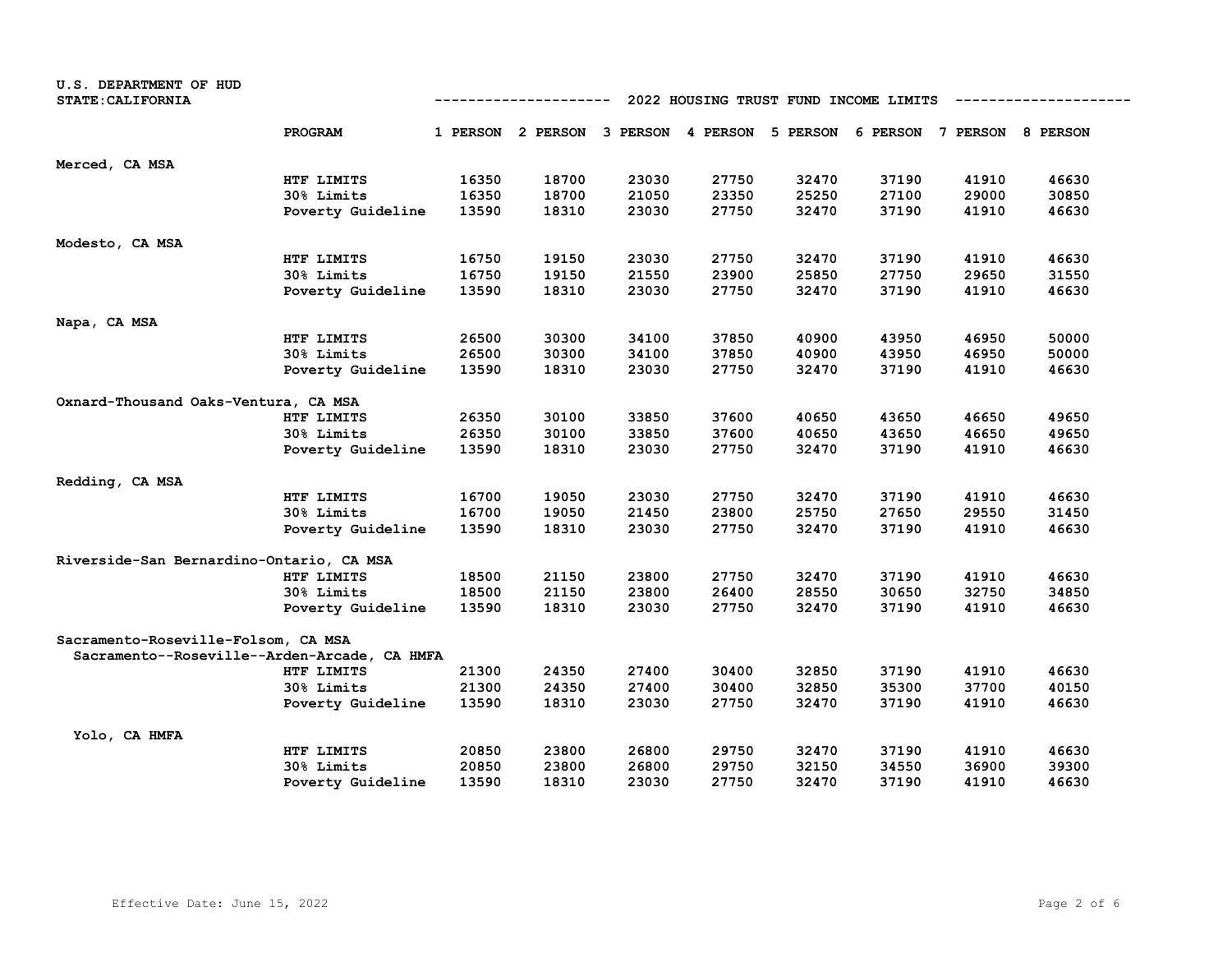| U.S. DEPARTMENT OF HUD<br><b>STATE: CALIFORNIA</b>                   |                   | 2022 HOUSING TRUST FUND INCOME LIMITS<br>----------- |                                     |       |       |          |       |                            |       |  |
|----------------------------------------------------------------------|-------------------|------------------------------------------------------|-------------------------------------|-------|-------|----------|-------|----------------------------|-------|--|
|                                                                      | PROGRAM           |                                                      | 1 PERSON 2 PERSON 3 PERSON 4 PERSON |       |       | 5 PERSON |       | 6 PERSON 7 PERSON 8 PERSON |       |  |
| Salinas, CA MSA                                                      |                   |                                                      |                                     |       |       |          |       |                            |       |  |
|                                                                      | HTF LIMITS        | 23900                                                | 27300                               | 30700 | 34100 | 36850    | 39600 | 42300                      | 46630 |  |
|                                                                      | 30% Limits        | 23900                                                | 27300                               | 30700 | 34100 | 36850    | 39600 | 42300                      | 45050 |  |
|                                                                      | Poverty Guideline | 13590                                                | 18310                               | 23030 | 27750 | 32470    | 37190 | 41910                      | 46630 |  |
| San Diego-Carlsbad, CA MSA                                           |                   |                                                      |                                     |       |       |          |       |                            |       |  |
|                                                                      | HTF LIMITS        | 27350                                                | 31250                               | 35150 | 39050 | 42200    | 45300 | 48450                      | 51550 |  |
|                                                                      | 30% Limits        | 27350                                                | 31250                               | 35150 | 39050 | 42200    | 45300 | 48450                      | 51550 |  |
|                                                                      | Poverty Guideline | 13590                                                | 18310                               | 23030 | 27750 | 32470    | 37190 | 41910                      | 46630 |  |
| San Francisco-Oakland-Berkeley, CA MSA<br>Oakland-Fremont, CA HMFA   |                   |                                                      |                                     |       |       |          |       |                            |       |  |
|                                                                      | HTF LIMITS        | 30000                                                | 34300                               | 38600 | 42850 | 46300    | 49750 | 53150                      | 56600 |  |
|                                                                      | 30% Limits        | 30000                                                | 34300                               | 38600 | 42850 | 46300    | 49750 | 53150                      | 56600 |  |
|                                                                      | Poverty Guideline | 13590                                                | 18310                               | 23030 | 27750 | 32470    | 37190 | 41910                      | 46630 |  |
| San Francisco, CA HMFA                                               |                   |                                                      |                                     |       |       |          |       |                            |       |  |
|                                                                      | HTF LIMITS        | 39150                                                | 44750                               | 50350 | 55900 | 60400    | 64850 | 69350                      | 73800 |  |
|                                                                      | 30% Limits        | 39150                                                | 44750                               | 50350 | 55900 | 60400    | 64850 | 69350                      | 73800 |  |
|                                                                      | Poverty Guideline | 13590                                                | 18310                               | 23030 | 27750 | 32470    | 37190 | 41910                      | 46630 |  |
| San Jose-Sunnyvale-Santa Clara, CA MSA<br>San Benito County, CA HMFA |                   |                                                      |                                     |       |       |          |       |                            |       |  |
|                                                                      | HTF LIMITS        | 22100                                                | 25250                               | 28400 | 31550 | 34100    | 37190 | 41910                      | 46630 |  |
|                                                                      | 30% Limits        | 22100                                                | 25250                               | 28400 | 31550 | 34100    | 36600 | 39150                      | 41650 |  |
|                                                                      | Poverty Guideline | 13590                                                | 18310                               | 23030 | 27750 | 32470    | 37190 | 41910                      | 46630 |  |
| San Jose-Sunnyvale-Santa Clara, CA HMFA                              |                   |                                                      |                                     |       |       |          |       |                            |       |  |
|                                                                      | HTF LIMITS        | 35400                                                | 40450                               | 45500 | 50550 | 54600    | 58650 | 62700                      | 66750 |  |
|                                                                      | 30% Limits        | 35400                                                | 40450                               | 45500 | 50550 | 54600    | 58650 | 62700                      | 66750 |  |
|                                                                      | Poverty Guideline | 13590                                                | 18310                               | 23030 | 27750 | 32470    | 37190 | 41910                      | 46630 |  |
| San Luis Obispo-Paso Robles-Arroyo Grande, CA MSA                    |                   |                                                      |                                     |       |       |          |       |                            |       |  |
|                                                                      | HTF LIMITS        | 23000                                                | 26250                               | 29550 | 32800 | 35450    | 38050 | 41910                      | 46630 |  |
|                                                                      | 30% Limits        | 23000                                                | 26250                               | 29550 | 32800 | 35450    | 38050 | 40700                      | 43300 |  |
|                                                                      | Poverty Guideline | 13590                                                | 18310                               | 23030 | 27750 | 32470    | 37190 | 41910                      | 46630 |  |
| Santa Cruz-Watsonville, CA MSA                                       |                   |                                                      |                                     |       |       |          |       |                            |       |  |
|                                                                      | HTF LIMITS        | 32700                                                | 37350                               | 42000 | 46650 | 50400    | 54150 | 57850                      | 61600 |  |
|                                                                      | 30% Limits        | 32700                                                | 37350                               | 42000 | 46650 | 50400    | 54150 | 57850                      | 61600 |  |
|                                                                      | Poverty Guideline | 13590                                                | 18310                               | 23030 | 27750 | 32470    | 37190 | 41910                      | 46630 |  |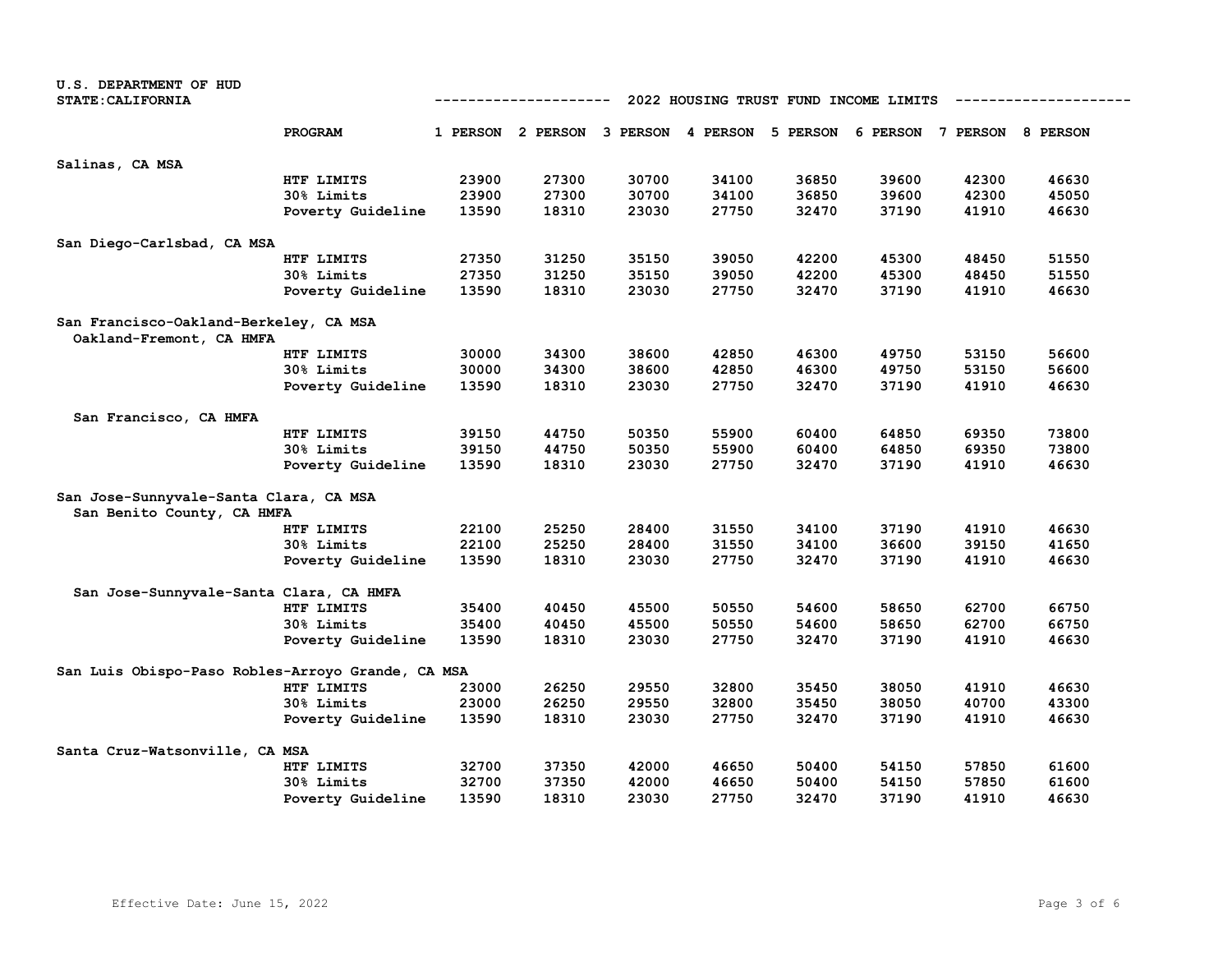| U.S. DEPARTMENT OF HUD            |                   |                                                                       |                   |       |       |                                                       |       |       |       |  |
|-----------------------------------|-------------------|-----------------------------------------------------------------------|-------------------|-------|-------|-------------------------------------------------------|-------|-------|-------|--|
| STATE: CALIFORNIA                 |                   | 2022 HOUSING TRUST FUND INCOME LIMITS<br>--------------<br>---------- |                   |       |       |                                                       |       |       |       |  |
|                                   | PROGRAM           |                                                                       | 1 PERSON 2 PERSON |       |       | 3 PERSON 4 PERSON 5 PERSON 6 PERSON 7 PERSON 8 PERSON |       |       |       |  |
| Santa Maria-Santa Barbara, CA MSA |                   |                                                                       |                   |       |       |                                                       |       |       |       |  |
|                                   | HTF LIMITS        | 29350                                                                 | 33550             | 37750 | 41900 | 45300                                                 | 48650 | 52000 | 55350 |  |
|                                   | 30% Limits        | 29350                                                                 | 33550             | 37750 | 41900 | 45300                                                 | 48650 | 52000 | 55350 |  |
|                                   | Poverty Guideline | 13590                                                                 | 18310             | 23030 | 27750 | 32470                                                 | 37190 | 41910 | 46630 |  |
| Santa Rosa, CA MSA                |                   |                                                                       |                   |       |       |                                                       |       |       |       |  |
|                                   | HTF LIMITS        | 25000                                                                 | 28550             | 32100 | 35650 | 38550                                                 | 41400 | 44250 | 47100 |  |
|                                   | 30% Limits        | 25000                                                                 | 28550             | 32100 | 35650 | 38550                                                 | 41400 | 44250 | 47100 |  |
|                                   | Poverty Guideline | 13590                                                                 | 18310             | 23030 | 27750 | 32470                                                 | 37190 | 41910 | 46630 |  |
| Stockton-Lodi, CA MSA             |                   |                                                                       |                   |       |       |                                                       |       |       |       |  |
|                                   | HTF LIMITS        | 17400                                                                 | 19900             | 23030 | 27750 | 32470                                                 | 37190 | 41910 | 46630 |  |
|                                   | 30% Limits        | 17400                                                                 | 19900             | 22400 | 24850 | 26850                                                 | 28850 | 30850 | 32850 |  |
|                                   | Poverty Guideline | 13590                                                                 | 18310             | 23030 | 27750 | 32470                                                 | 37190 | 41910 | 46630 |  |
| Vallejo-Fairfield, CA MSA         |                   |                                                                       |                   |       |       |                                                       |       |       |       |  |
|                                   | HTF LIMITS        | 22850                                                                 | 26100             | 29350 | 32600 | 35250                                                 | 37850 | 41910 | 46630 |  |
|                                   | 30% Limits        | 22850                                                                 | 26100             | 29350 | 32600 | 35250                                                 | 37850 | 40450 | 43050 |  |
|                                   | Poverty Guideline | 13590                                                                 | 18310             | 23030 | 27750 | 32470                                                 | 37190 | 41910 | 46630 |  |
| Visalia-Porterville, CA MSA       |                   |                                                                       |                   |       |       |                                                       |       |       |       |  |
|                                   | HTF LIMITS        | 16350                                                                 | 18700             | 23030 | 27750 | 32470                                                 | 37190 | 41910 | 46630 |  |
|                                   | 30% Limits        | 16350                                                                 | 18700             | 21050 | 23350 | 25250                                                 | 27100 | 29000 | 30850 |  |
|                                   | Poverty Guideline | 13590                                                                 | 18310             | 23030 | 27750 | 32470                                                 | 37190 | 41910 | 46630 |  |
| Yuba City, CA MSA                 |                   |                                                                       |                   |       |       |                                                       |       |       |       |  |
|                                   | HTF LIMITS        | 16350                                                                 | 18700             | 23030 | 27750 | 32470                                                 | 37190 | 41910 | 46630 |  |
|                                   | 30% Limits        | 16350                                                                 | 18700             | 21050 | 23350 | 25250                                                 | 27100 | 29000 | 30850 |  |
|                                   | Poverty Guideline | 13590                                                                 | 18310             | 23030 | 27750 | 32470                                                 | 37190 | 41910 | 46630 |  |
| Alpine County, CA                 |                   |                                                                       |                   |       |       |                                                       |       |       |       |  |
|                                   | HTF LIMITS        | 19100                                                                 | 21800             | 24550 | 27750 | 32470                                                 | 37190 | 41910 | 46630 |  |
|                                   | 30% Limits        | 19100                                                                 | 21800             | 24550 | 27250 | 29450                                                 | 31650 | 33800 | 36000 |  |
|                                   | Poverty Guideline | 13590                                                                 | 18310             | 23030 | 27750 | 32470                                                 | 37190 | 41910 | 46630 |  |
| Amador County, CA                 |                   |                                                                       |                   |       |       |                                                       |       |       |       |  |
|                                   | HTF LIMITS        | 18200                                                                 | 20800             | 23400 | 27750 | 32470                                                 | 37190 | 41910 | 46630 |  |
|                                   | 30% Limits        | 18200                                                                 | 20800             | 23400 | 26000 | 28100                                                 | 30200 | 32250 | 34350 |  |
|                                   | Poverty Guideline | 13590                                                                 | 18310             | 23030 | 27750 | 32470                                                 | 37190 | 41910 | 46630 |  |
| Calaveras County, CA              |                   |                                                                       |                   |       |       |                                                       |       |       |       |  |
|                                   | HTF LIMITS        | 18900                                                                 | 21600             | 24300 | 27750 | 32470                                                 | 37190 | 41910 | 46630 |  |
|                                   | 30% Limits        | 18900                                                                 | 21600             | 24300 | 27000 | 29200                                                 | 31350 | 33500 | 35650 |  |
|                                   | Poverty Guideline | 13590                                                                 | 18310             | 23030 | 27750 | 32470                                                 | 37190 | 41910 | 46630 |  |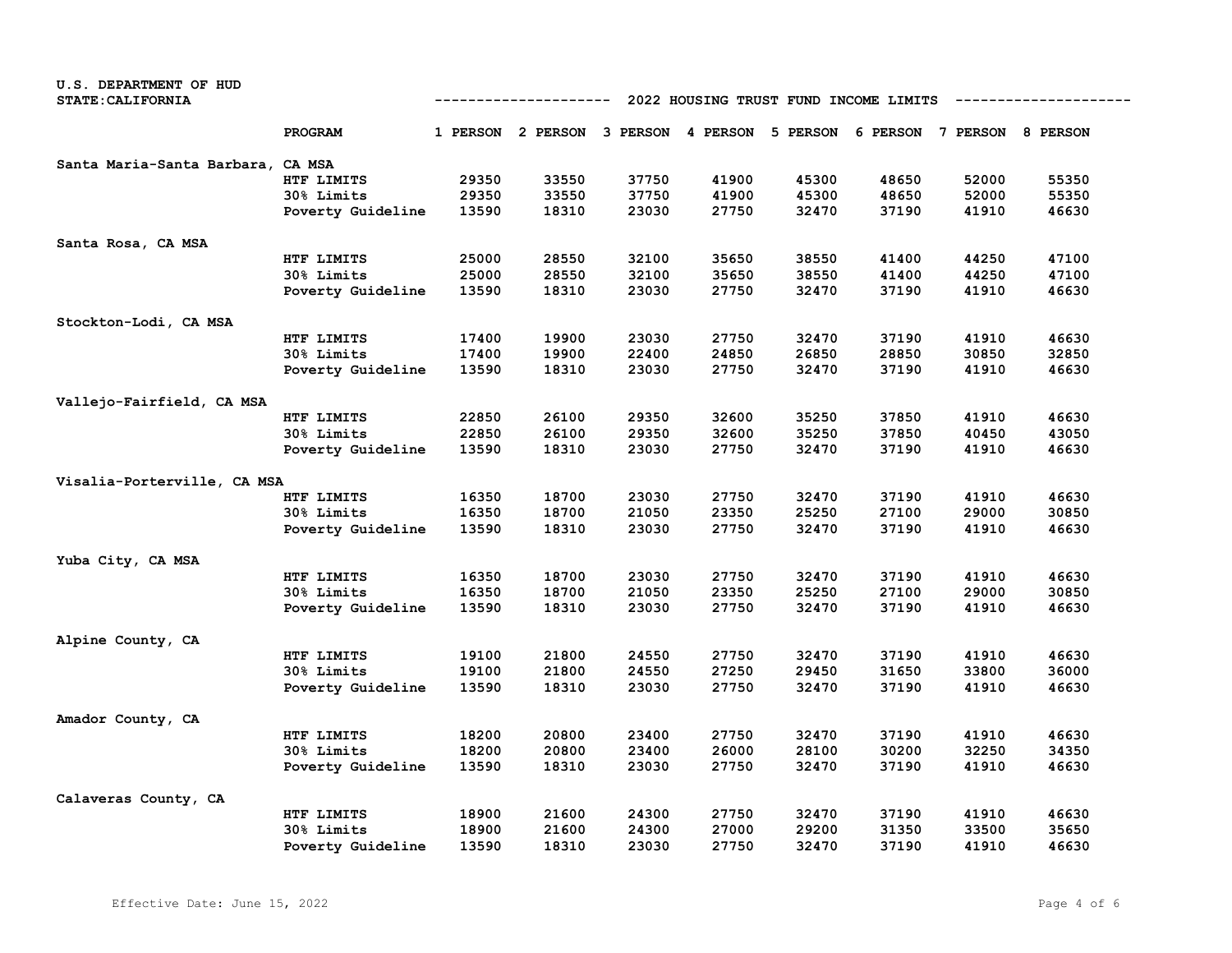| U.S. DEPARTMENT OF HUD<br><b>STATE: CALIFORNIA</b> |                   | 2022 HOUSING TRUST FUND INCOME LIMITS<br>---------- |                                                                         |       |       |       |       |       |       |
|----------------------------------------------------|-------------------|-----------------------------------------------------|-------------------------------------------------------------------------|-------|-------|-------|-------|-------|-------|
|                                                    | PROGRAM           |                                                     | 1 PERSON 2 PERSON 3 PERSON 4 PERSON 5 PERSON 6 PERSON 7 PERSON 8 PERSON |       |       |       |       |       |       |
| Colusa County, CA                                  |                   |                                                     |                                                                         |       |       |       |       |       |       |
|                                                    | HTF LIMITS        | 16350                                               | 18700                                                                   | 23030 | 27750 | 32470 | 37190 | 41910 | 46630 |
|                                                    | 30% Limits        | 16350                                               | 18700                                                                   | 21050 | 23350 | 25250 | 27100 | 29000 | 30850 |
|                                                    | Poverty Guideline | 13590                                               | 18310                                                                   | 23030 | 27750 | 32470 | 37190 | 41910 | 46630 |
| Del Norte County, CA                               |                   |                                                     |                                                                         |       |       |       |       |       |       |
|                                                    | HTF LIMITS        | 16350                                               | 18700                                                                   | 23030 | 27750 | 32470 | 37190 | 41910 | 46630 |
|                                                    | 30% Limits        | 16350                                               | 18700                                                                   | 21050 | 23350 | 25250 | 27100 | 29000 | 30850 |
|                                                    | Poverty Guideline | 13590                                               | 18310                                                                   | 23030 | 27750 | 32470 | 37190 | 41910 | 46630 |
| Glenn County, CA                                   |                   |                                                     |                                                                         |       |       |       |       |       |       |
|                                                    | HTF LIMITS        | 16350                                               | 18700                                                                   | 23030 | 27750 | 32470 | 37190 | 41910 | 46630 |
|                                                    | 30% Limits        | 16350                                               | 18700                                                                   | 21050 | 23350 | 25250 | 27100 | 29000 | 30850 |
|                                                    | Poverty Guideline | 13590                                               | 18310                                                                   | 23030 | 27750 | 32470 | 37190 | 41910 | 46630 |
| Humboldt County, CA                                |                   |                                                     |                                                                         |       |       |       |       |       |       |
|                                                    | HTF LIMITS        | 16350                                               | 18700                                                                   | 23030 | 27750 | 32470 | 37190 | 41910 | 46630 |
|                                                    | 30% Limits        | 16350                                               | 18700                                                                   | 21050 | 23350 | 25250 | 27100 | 29000 | 30850 |
|                                                    | Poverty Guideline | 13590                                               | 18310                                                                   | 23030 | 27750 | 32470 | 37190 | 41910 | 46630 |
| Inyo County, CA                                    |                   |                                                     |                                                                         |       |       |       |       |       |       |
|                                                    | HTF LIMITS        | 17400                                               | 19850                                                                   | 23030 | 27750 | 32470 | 37190 | 41910 | 46630 |
|                                                    | 30% Limits        | 17400                                               | 19850                                                                   | 22350 | 24800 | 26800 | 28800 | 30800 | 32750 |
|                                                    | Poverty Guideline | 13590                                               | 18310                                                                   | 23030 | 27750 | 32470 | 37190 | 41910 | 46630 |
| Lake County, CA                                    |                   |                                                     |                                                                         |       |       |       |       |       |       |
|                                                    | HTF LIMITS        | 16350                                               | 18700                                                                   | 23030 | 27750 | 32470 | 37190 | 41910 | 46630 |
|                                                    | 30% Limits        | 16350                                               | 18700                                                                   | 21050 | 23350 | 25250 | 27100 | 29000 | 30850 |
|                                                    | Poverty Guideline | 13590                                               | 18310                                                                   | 23030 | 27750 | 32470 | 37190 | 41910 | 46630 |
| Lassen County, CA                                  |                   |                                                     |                                                                         |       |       |       |       |       |       |
|                                                    | HTF LIMITS        | 16900                                               | 19300                                                                   | 23030 | 27750 | 32470 | 37190 | 41910 | 46630 |
|                                                    | 30% Limits        | 16900                                               | 19300                                                                   | 21700 | 24100 | 26050 | 28000 | 29900 | 31850 |
|                                                    | Poverty Guideline | 13590                                               | 18310                                                                   | 23030 | 27750 | 32470 | 37190 | 41910 | 46630 |
| Mariposa County, CA                                |                   |                                                     |                                                                         |       |       |       |       |       |       |
|                                                    | HTF LIMITS        | 16350                                               | 18700                                                                   | 23030 | 27750 | 32470 | 37190 | 41910 | 46630 |
|                                                    | 30% Limits        | 16350                                               | 18700                                                                   | 21050 | 23350 | 25250 | 27100 | 29000 | 30850 |
|                                                    | Poverty Guideline | 13590                                               | 18310                                                                   | 23030 | 27750 | 32470 | 37190 | 41910 | 46630 |
| Mendocino County, CA                               |                   |                                                     |                                                                         |       |       |       |       |       |       |
|                                                    | HTF LIMITS        | 16900                                               | 19300                                                                   | 23030 | 27750 | 32470 | 37190 | 41910 | 46630 |
|                                                    | 30% Limits        | 16900                                               | 19300                                                                   | 21700 | 24100 | 26050 | 28000 | 29900 | 31850 |
|                                                    | Poverty Guideline | 13590                                               | 18310                                                                   | 23030 | 27750 | 32470 | 37190 | 41910 | 46630 |